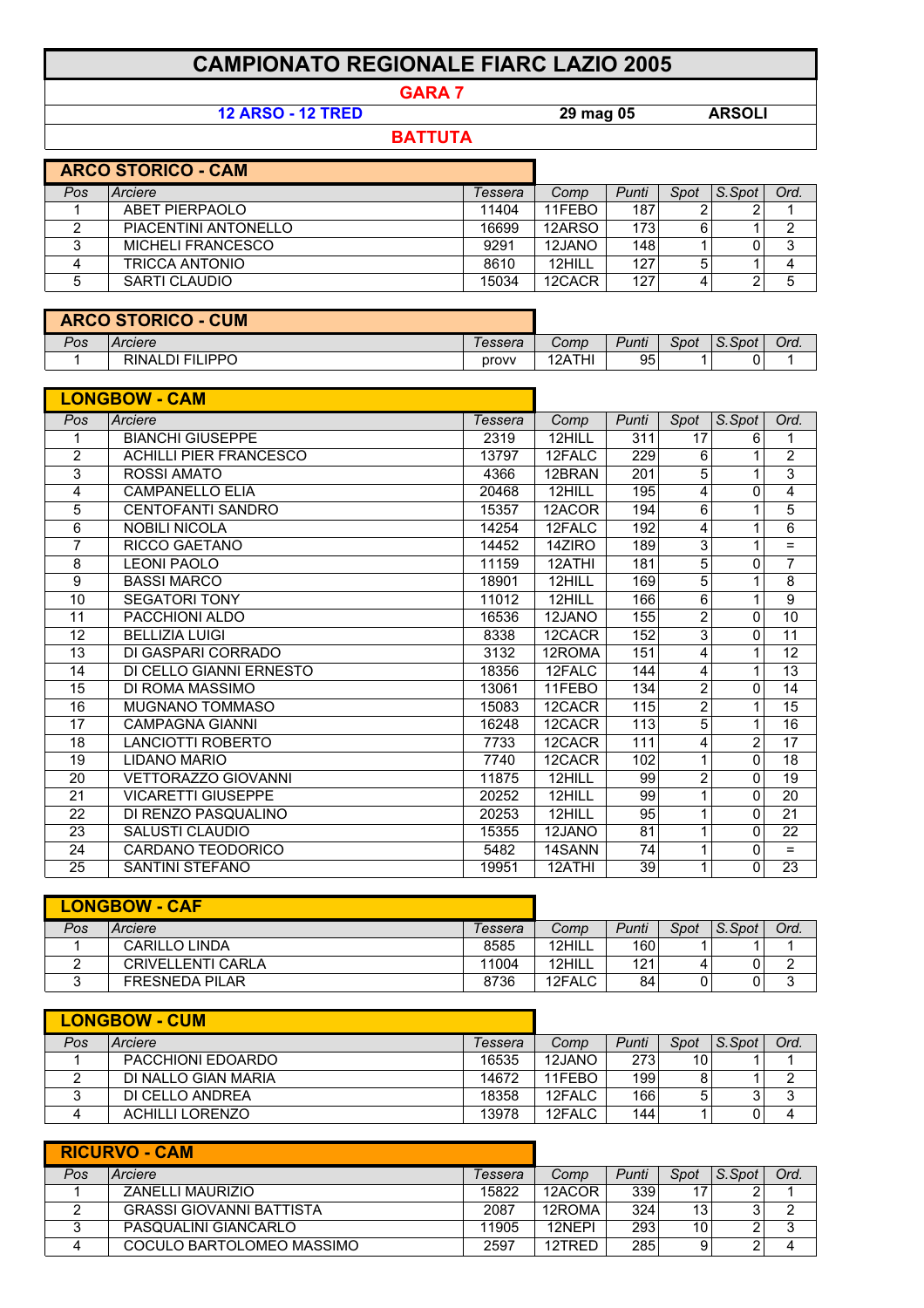| 5              | <b>GUIDI ROBERTO</b>      | 9290  | 12JANO | 283 | 9              | 1        | 5              |
|----------------|---------------------------|-------|--------|-----|----------------|----------|----------------|
| 6              | <b>BIANCONI GINO</b>      | 7345  | 12NEPI | 240 | 9              | 4        | 6              |
| $\overline{7}$ | <b>LUCCI ADRIANO</b>      | 5515  | 12HILL | 238 | 3              | 1        | $\overline{7}$ |
| 8              | ANGELICI ALESSANDRO       | 16014 | 11FEBO | 237 | 11             | 2        | 8              |
| 9              | <b>GIAMPAOLO RIZIERO</b>  | 7731  | 12CACR | 236 | 3              | 0        | $\overline{9}$ |
| 10             | <b>TORRE SANTO</b>        | 10202 | 12NEPI | 222 | 6              | 1        | 10             |
| 11             | <b>CACCIOTTI GABRIELE</b> | 7739  | 12CACR | 212 | 10             | 2        | 11             |
| 12             | <b>ANASTASI GIANCARLO</b> | 12763 | 12BRAN | 212 | 7              | 1        | 12             |
| 13             | SPOLETINI MAURIZIO        | 17445 | 12ACOR | 208 | 6              |          | 13             |
| 14             | <b>URSO MAURIZIO</b>      | 20467 | 12HILL | 206 | 5              | 2        | 14             |
| 15             | PERINI ALFREDO            | 7627  | 12BRAN | 203 | 6              | 2        | 15             |
| 16             | ANDREANI NAZZARENO        | 4109  | 12BRAN | 201 | 6              |          | 16             |
| 17             | CASSANDRA MAURIZIO        | 9672  | 12CACR | 198 | 6              | 3        | 17             |
| 18             | <b>NORI STEFANO</b>       | 17386 | 12CACR | 196 | 7              |          | 18             |
| 19             | <b>SBARDELLA MARIO</b>    | 4365  | 12BRAN | 192 | 6              | 1        | 19             |
| 20             | <b>GRAZIOSI GRAZIOSO</b>  | 15356 | 12ACOR | 188 | 5              | 0        | 20             |
| 21             | <b>LUCISANO VINCENZO</b>  | 11570 | 12ATHI | 183 | 5              | 1        | 21             |
| 22             | <b>DE SANTIS SANDRO</b>   | 7676  | 12ACOR | 182 | 6              | 1        | 22             |
| 23             | <b>MARTIGNONI PAOLO</b>   | 10526 | 12FALC | 181 | 5              | 0        | 23             |
| 24             | RINALDI ALESSANDRO        | 20387 | 12ATHI | 175 | 4              | 2        | 24             |
| 25             | DI CELLO ALESSANDRO       | 18357 | 12FALC | 170 | 3              |          | 25             |
| 26             | NASCENZI PAOLO            | 20070 | 12ACOR | 159 | 6              | 1        | 26             |
| 27             | <b>VIGILANTI BRUNO</b>    | 16649 | 17ARGO | 128 | 4              | 0        | $=$            |
| 28             | <b>DEL BROCCO ANDREA</b>  | 20004 | 12FALC | 121 | 3              | 0        | 27             |
| 29             | DI RENZO SEMPLICIO        | 20250 | 12HILL | 106 |                | 1        | 28             |
| 30             | <b>MACCIONI PAOLO</b>     | 19950 | 12ATHI | 101 | $\overline{2}$ |          | 29             |
| 31             | <b>COSMANO VINCENZO</b>   | 17739 | 17ARGO | 82  | 3              | 0        | $=$            |
| 32             | POMMARCA ENRICO           | 20539 | 120RSI | 78  | $\overline{2}$ | 0        | 30             |
| 33             | PELLICCETTI RAFFAELE      | 20592 | 12ATHI | 46  | $\mathbf{1}$   | $\Omega$ | 31             |

|     | <b>RICURVO - CAF</b>          |         |        |       |      |        |      |
|-----|-------------------------------|---------|--------|-------|------|--------|------|
| Pos | Arciere                       | Tessera | Comp   | Punti | Spot | S.Spot | Ord. |
|     | DI BARI PAOLA                 | 8737    | 12FALC | 184   | 4    |        |      |
| っ   | <b>BIANCHI MARISTELLA</b>     | 15352   | 12JANO | 142   | 4    |        | っ    |
| 3   | GOMES SARAIVA ALZIRA MARIA    | 17958   | 12TRED | 117   | 3    |        | 3    |
| 4   | <b>GORGA PATRIZIA</b>         | 16496   | 14ZIRO | 99    | 2    |        |      |
| 5   | PUCINISCHI LUCIA              | 12906   | 12CACR | 85    | 2    |        |      |
| 6   | <b>CRESCENZI MARIA LUISA</b>  | 17652   | 11FEBO | 53    |      |        | 5    |
|     | MASTRODDI DANIELA             | 20005   | 12FALC | 39    |      |        | 6    |
| 8   | MENDIOLA ALIAGA MARIA DEL MAR | 20466   | 12HILL | 39    |      |        |      |

|     | <b>RICURVO - SCM</b> |         |        |       |                   |                |      |
|-----|----------------------|---------|--------|-------|-------------------|----------------|------|
| Pos | Arciere              | Tessera | Comp   | Punti | Spot              | $\mid$ S. Spot | Ord. |
|     | VIZZACCARO GIULIO    | 16729   | 12JANO | 245   | $12 \overline{ }$ |                |      |
|     | SCROCCA MATTEO       | 16727   | 12JANO | 154   | 3                 |                |      |
|     | AMICI TIZIANO        | 16702   | 12ARSO | 81    | າ                 |                | ີ    |
|     | NOBILI DAMIANO       | 15089   | 12FALC | 35    |                   |                |      |

|     | <b>RICURVO - CUM</b> |         |        |       |                 |        |      |
|-----|----------------------|---------|--------|-------|-----------------|--------|------|
| Pos | Arciere              | Tessera | Comp   | Punti | Spot            | S.Spot | Ord. |
|     | ANGIOLILLO MARCO     | 17937   | 120RSI | 416   | 23              |        |      |
| ົ   | ANGELICI FRANCESCO   | 15984   | 11FFBO | 298   | 15 <sub>1</sub> |        | າ    |
| ◠   | LUCISANO FRANCESCO   | 14504   | 12ATHI | 290   | 10              |        | 3    |
|     | PACE LEONARDO        | 16437   | 11FFBO | 227   | 5               |        |      |
|     | CAPRIA ARTURO        | 16436   | 11FFBO | 186   |                 |        | 5    |

| <b>RICURVO</b><br><b>CUF</b><br>$\blacksquare$ |                |         |        |       |      |        |      |
|------------------------------------------------|----------------|---------|--------|-------|------|--------|------|
| Pos                                            | Arciere        | Tessera | Comp   | Punti | Spot | S.Spot | Ord. |
|                                                | NASCENZI NOEMI | 20069   | 12ACOR | 116   |      |        |      |

|          | <b>COMPOUND - CAM</b> |         |        |       |      |        |      |
|----------|-----------------------|---------|--------|-------|------|--------|------|
| $P_{OS}$ | Arciere               | Tessera | Comp   | Punti | Spot | S.Spot | Ord. |
|          | CIACCHELLA LUCIANO    | 13224   | 12ATHI | 274   | 9    |        |      |